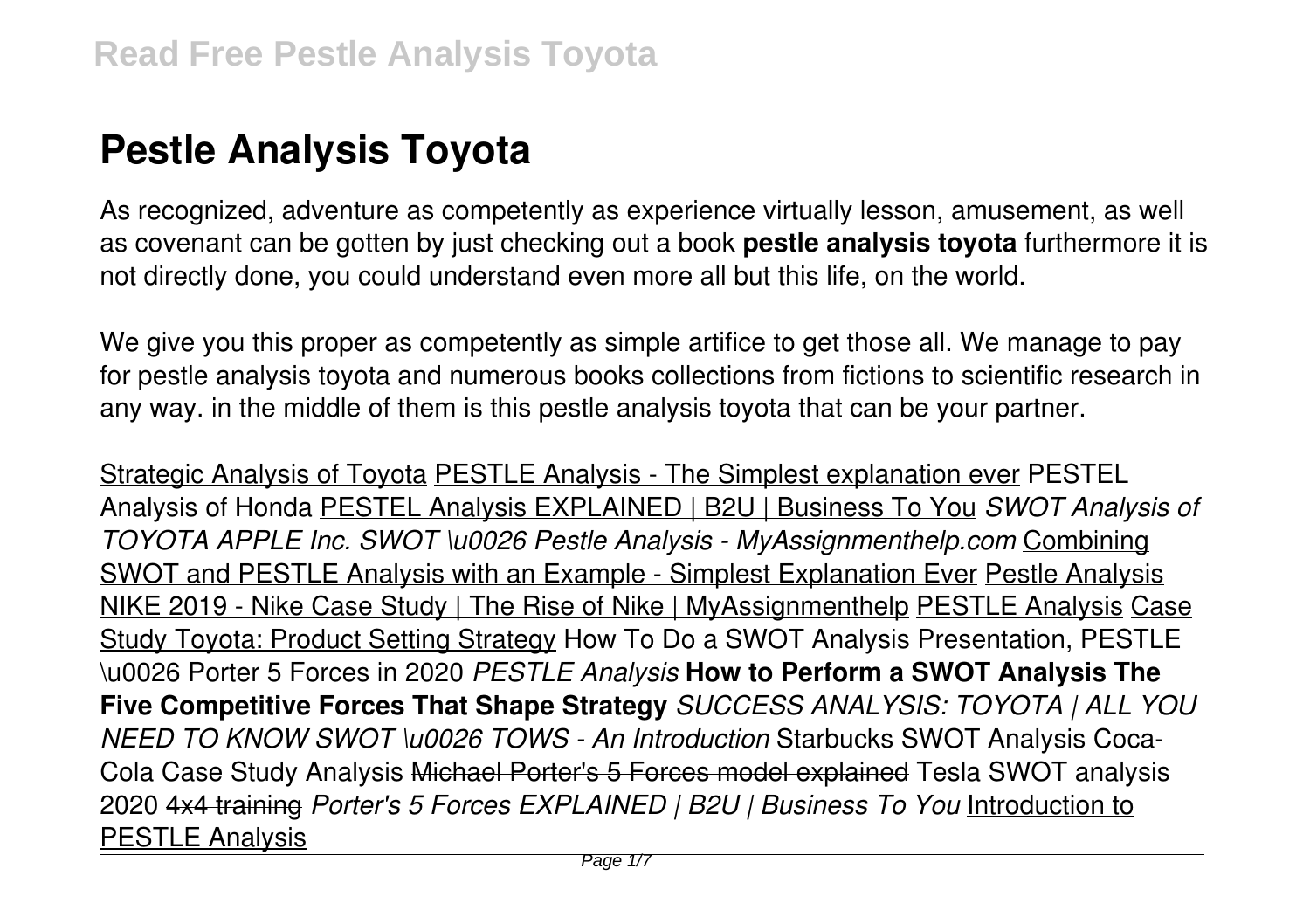PESTLE Analysis | What is PESTLE analysis?*How to do a PESTLE Analysis for Your Environmental Scan and Strategic Plan Porter's Five Forces - A Practical Example* **The steps of the strategic planning process in under 15 minutes** What is PESTLE Analysis? *McDonalds SWOT PESTLE (PEST) Analysis Explained* **Pestle Analysis Toyota** Toyota Motor Corporation's opportunities and threats are identified in this PESTEL/PESTLE analysis. With more than 300,000 employees, Toyota is a leading player in the global automotive industry. However, the company must exploit opportunities and address threats in its remote or macro-environment, as shown in this PESTEL/PESTLE analysis.

#### **Toyota PESTEL/PESTLE Analysis & Recommendations - Panmore ...**

Toyota PESTLE Analysis examines the various external factors like political, economic, social, technological (PEST) which impacts its business along with legal & environmental factors. The PESTLE Analysis highlights the different extrinsic scenarios which impact the business of the brand.

# **Toyota PESTLE Analysis | PESTEL Analysis of Toyota | MBA ...**

Any information contained in this PESTEL analysis should not be used as a basis for providing financial or investment advice and should be treated as educational content only. Accept and close Pestel; PEST Analysis of Toyota | Business Teacher. 707 words (3 pages) PESTEL Analysis. 2nd Nov 2020 PESTEL Analysis Reference this Tags: PESTEL ...

# **PEST Analysis of Toyota | Business Teacher**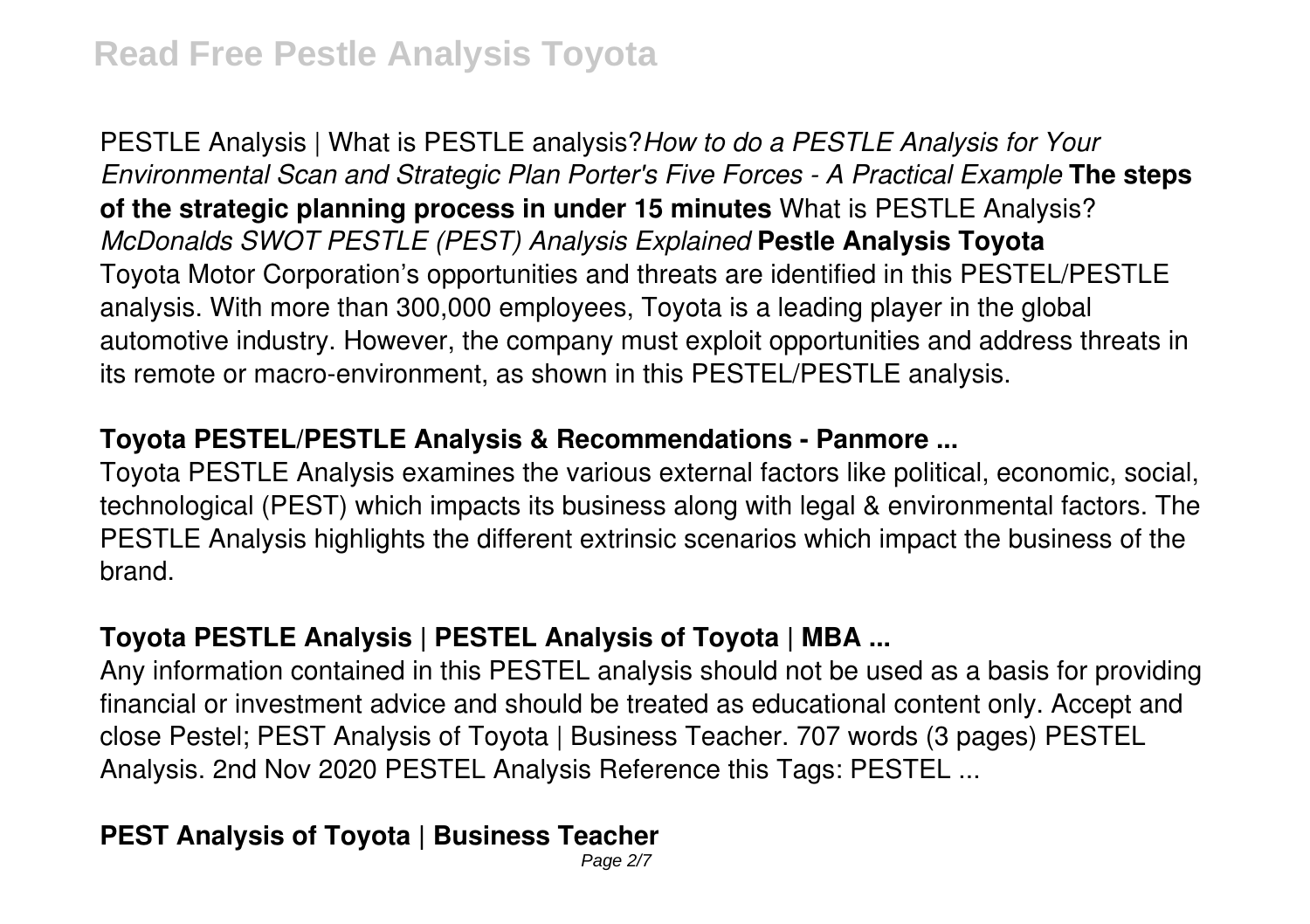PESTLE ANALYSIS The Pestle Analysis will provide a framework for investigating the external environment for Toyota's Global business. The six areas considered will be reflected upon when identifying possible sources of change in future dealings.

#### **Toyota Motor Organisation: PESTLE Analysis**

PESTEL or PESTLE analysis, also known as PEST analysis, is a tool for business analysis of political, economic, social, and technological factors. PESTLEanalysis.com is an educational website collecting all the information and resources related not only to PESTLE but also SWOT, STEEPLE and other analysis that will come useful to business owners ...

#### **PEST Analysis of Toyota: Malfunctions Ruining a Brand Image**

PESTEL ANALYSIS OF TOYOTA MOTORS The automotive brands globally are dealing with so many pressures while trying to operate profitably. While the end of economic recession has led to rising sales and profits, there are other factors too affecting the automobile industry.

# **PESTEL/PESTLE ANALYSIS OF TOYOTA MOTORS**

In 2010 Toyota had issue with pedal accelerators as a result of which drivers experienced uncontrolled acceleration, they said that accelerator pedal got stuck and this resulted in acceleration which was dangerous. This defect occurred in multiple models of Toyota that were manufactured in that year.

# **PESTEL-PESTLE-PEST Analysis of Toyota**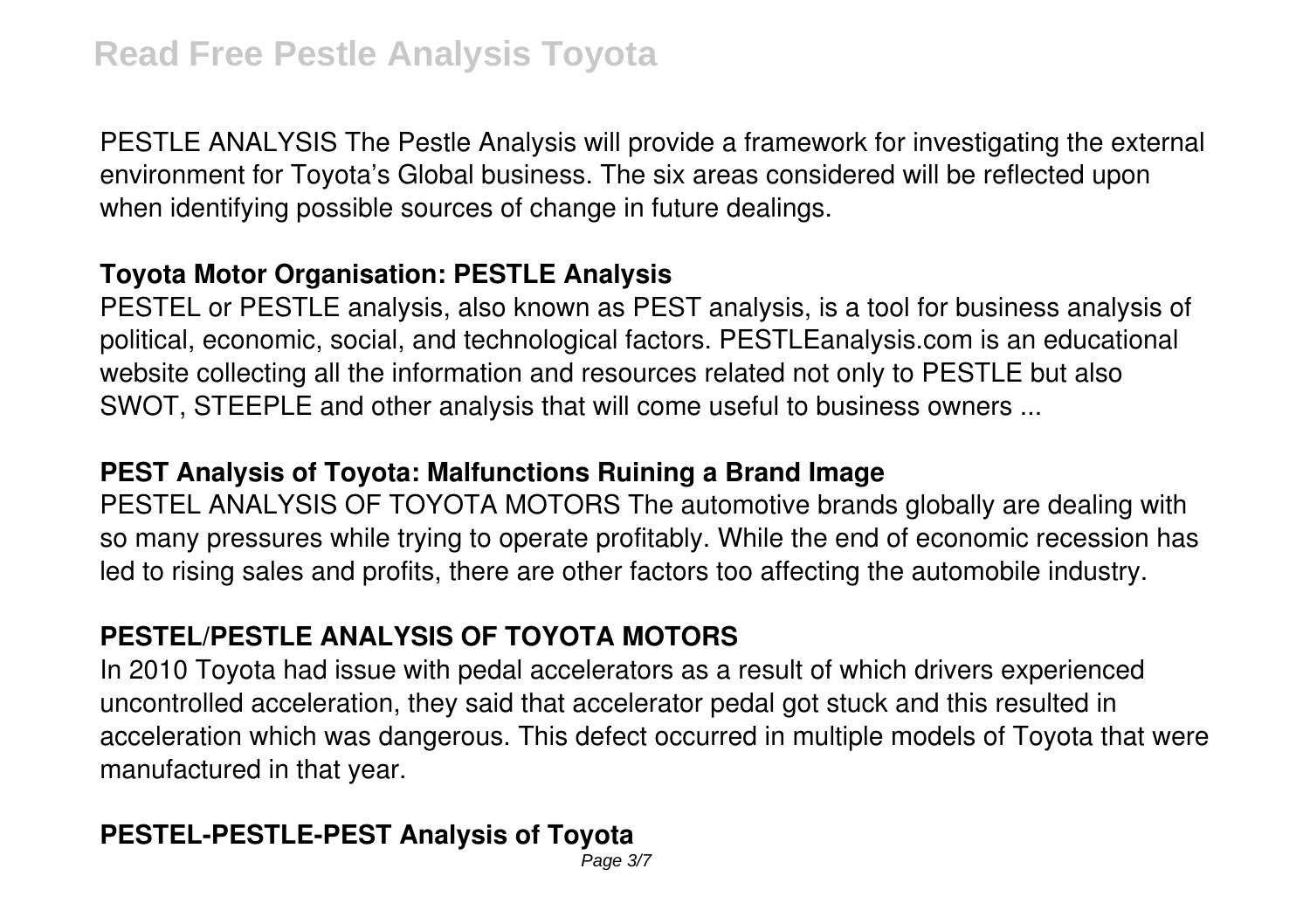• The SWOT and PESTLE analysis report offers a quick glimpse into the internal and external factors formerly in a matrix format, followed by the detailed analysis • The SWOT analysis of Toyota Motor highlights the company's prevalent internal Strengths and Weaknesses, external Opportunities and Threats.

# **Toyota Motor SWOT & PESTLE Analysis | SWOT & PESTLE**

In this Toyota SWOT analysis, you will learn about the triumphs and struggles of Toyota, one of the top 10 largest companies in the world. ... PESTEL or PESTLE analysis, also known as PEST analysis, is a tool for business analysis of political, economic, social, and technological factors.

#### **SWOT Analysis of the Netherlands - PESTLE Analysis - SWOT ...**

PESTEL is a strategic analytical tool and the acronym stands for political, economic, social, technological, environmental and legal factors. Toyota PESTEL analysis involves the analysis of potential impact of these factors on the bottom line and long-term growth prospects. You can learn the theory of PESTEL analysis here.

#### **Toyota PESTEL Analysis - Research-Methodology**

into hybrid vehicle production. PESTLE analysis is used to analyze the collected secondary data. According to PESTLE analysis, there are several reasons that affect Toyota to produce hybrid car. Based on the PESTLE analysis, all the factors are reasonable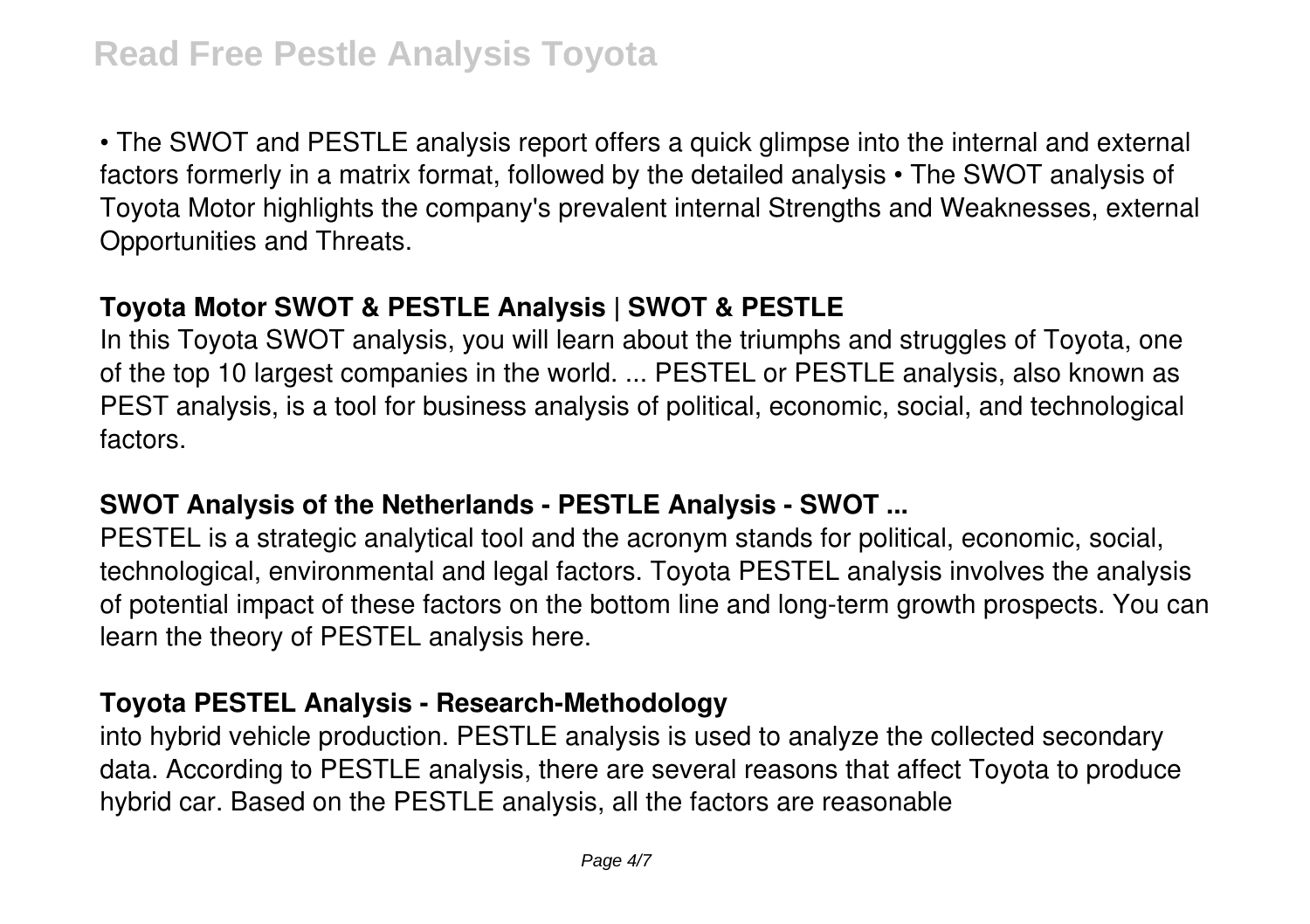# **Pestle Analydis on Toyota Hybrid Vehicles - StuDocu**

Toyota Motor Corporation PESTEL analysis is a strategic tool to analyze the macro environment of the organization. PESTEL stands for - Political, Economic, Social, Technological, Environmental & Legal factors that impact the macro environment of Toyota Motor Corporation.

#### **Toyota Motor Corporation PESTEL & Environment Analysis**

#PESTEL Analysis of TOYOTA Motors:-Political :-The importance of political factors in the automobile industry has grown a lot. It is because around the world governments have become highly aggressive regarding the control and oversight of businesses. The automobile industry is one of the largest global industries that employs millions.

#### **Toyota Motors Strategic Analysis - notesmatic**

The research is based on the PESTLE analysis (which is based on various factors like Ppolitical, E-economy, S-social, T- technology, L-legal and E-environment) by using secondary data and qualitative analysis. In annual sales worldwide since 1997 until 2011, Toyota Prius is performed well and popular in global market.

# **PESTLE Analysis on Toyota Prius - docshare01.docshare.tips**

DEGREE OF RIVALRY ON TOYOTA: In his analysis, Porter suggests that a segment is unattractive if it contains numerous, strong or aggressive competitors and if these competitors have high stakes of staying in the segment. With a number of players over 50, the degree of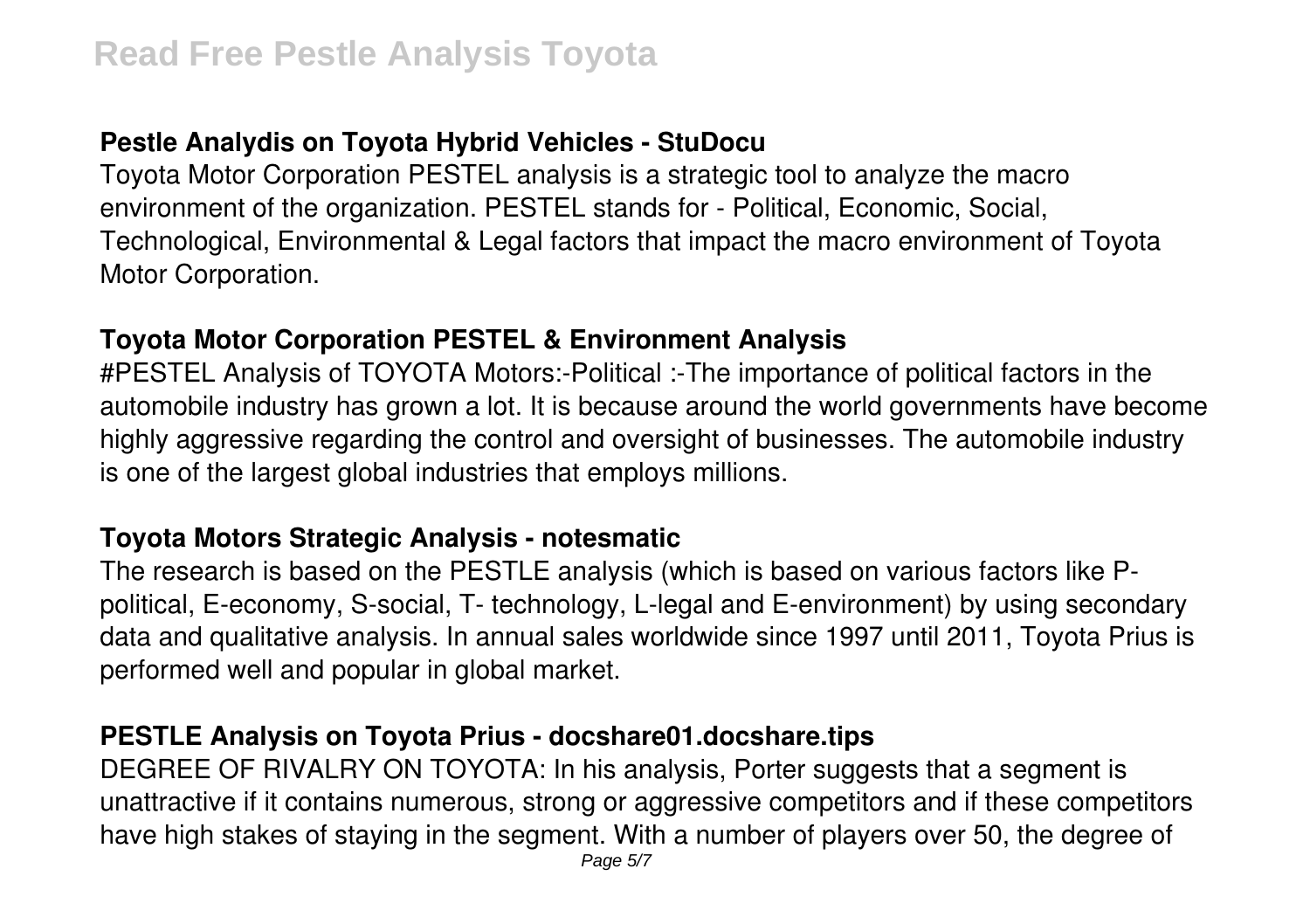rivalry in the automobile industry is relatively high.

# **Analysis of Toyota Corporation (Swot, Pestle) - Free Term ...**

Toyota a sustainable brand name and a market leader position. 7 3.3. SWOT Analysis Strengths: Strong market position and brand recognition: Toyota has a strong market position in different geographies across the world. The company's market share for Toyota and Lexus brands, (excluding mini vehicles) in Japan was 45.5% in FY2012.

#### **Analysis of Toyota Motor Corporation - Harvard University**

In the below analysis the PESTEL model is used to see the effect of various parameters mentioned below on the industry and their impact on Toyota with respect to the human resource policies of the company. This will help us to get better insight of the effect of these external parameters in crafting of human resource policies.

# **PESTEL Analysis of Toyota - UKEssays.com**

SWOT Analysis of Toyota The STRENGTHS of Toyota. The strengths of Toyota indicates the internal power of its resources and strategies which are behind the glorified success of this brand. Brand Image: Toyota has a strong and sustainable brand value all over the world. It's one of the leading companies around the in terms of its sales, profit ...